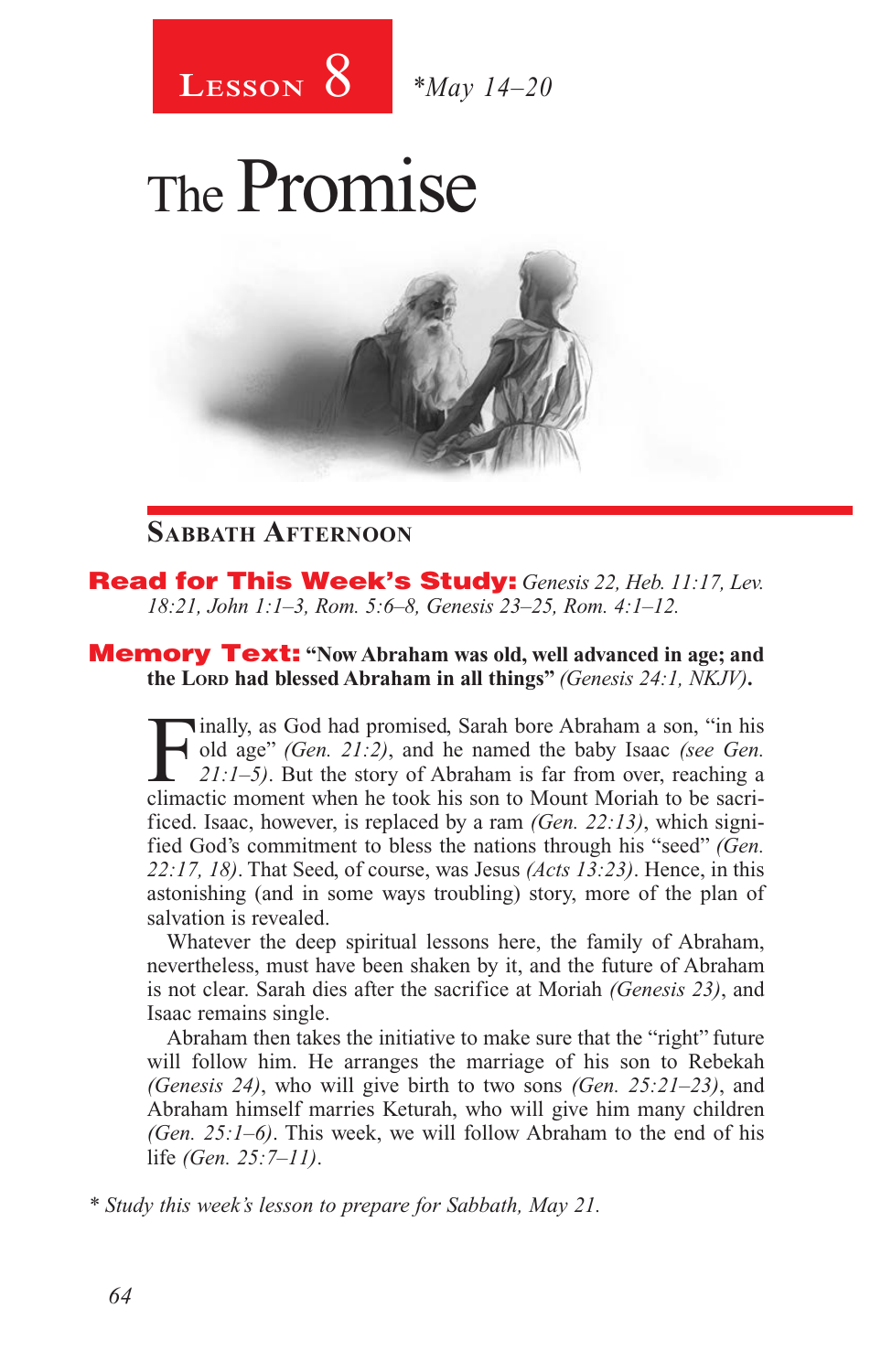#### **Mount Moriah**

Read **Genesis 22:1–12 and Hebrews 11:17. What was the meaning of this test? What spiritual lessons come from this amazing event?**

Genesis 22 has become a classic in world literature and has inspired philosophers and artists, not just theologians. The meaning of God's test is difficult to comprehend, however. This divine command contradicted the later biblical prohibition against human sacrifices *(Lev. 18:21)*, and it surely seemed to work against God's promise of an eternal covenant through Isaac *(Gen. 15:5)*.

\_\_\_\_\_\_\_\_\_\_\_\_\_\_\_\_\_\_\_\_\_\_\_\_\_\_\_\_\_\_\_\_\_\_\_\_\_\_\_\_\_\_\_\_\_\_\_\_\_\_\_\_\_\_\_\_

\_\_\_\_\_\_\_\_\_\_\_\_\_\_\_\_\_\_\_\_\_\_\_\_\_\_\_\_\_\_\_\_\_\_\_\_\_\_\_\_\_\_\_\_\_\_\_\_\_\_\_\_\_\_\_\_

What, then, was the purpose of God's calling him to do this? Why test him in such a powerful way?

The biblical notion of "test" (in Hebrew, *nissah*) embraces two opposite ideas. It refers to the idea of judgment; that is, a judgment in order to know what is in the heart of the tested one *(Deut. 8:2; compare with Gen. 22:12)*. But it also brings the assurance of God's grace on behalf of the tested *(Exod. 20:18–20)*.

In this case, Abraham's faith in God takes him to the point that he runs the risk of losing his "future" (his posterity). And yet, because he trusts God, he will do what God asks, no matter how difficult it all is to understand. After all, what is faith if not trust in what we don't see or fully understand?

Also, biblical faith is not so much about our capacity to give to God and to sacrifice for Him—though that has a role, no doubt *(Rom. 12:1)*—but about our capacity to trust Him and to receive His grace while understanding just how undeserving we are.

This truth was reaffirmed in what followed. All the works of Abraham, his many zealous activities, his painful journey with his son, even his readiness to obey and offer to God the best of himself, however instructive, could not save him. Why? Because the Lord Himself had provided a ram for the intended sacrifice, which itself pointed to his only hope of salvation, Jesus.

Abraham must have, then, understood grace. It is not our works for God that save us, but it is instead God's work for us *(Eph. 3:8; compare with Rom. 11:33)*, however much, like Abraham, we are called to work for God, which Abraham's actions powerfully reveal *(James 2:2–23)*.

**What does the story of Abraham and Isaac on Mount Moriah say to you personally about your faith and how you manifest it?**

 $\_$  , and the set of the set of the set of the set of the set of the set of the set of the set of the set of the set of the set of the set of the set of the set of the set of the set of the set of the set of the set of th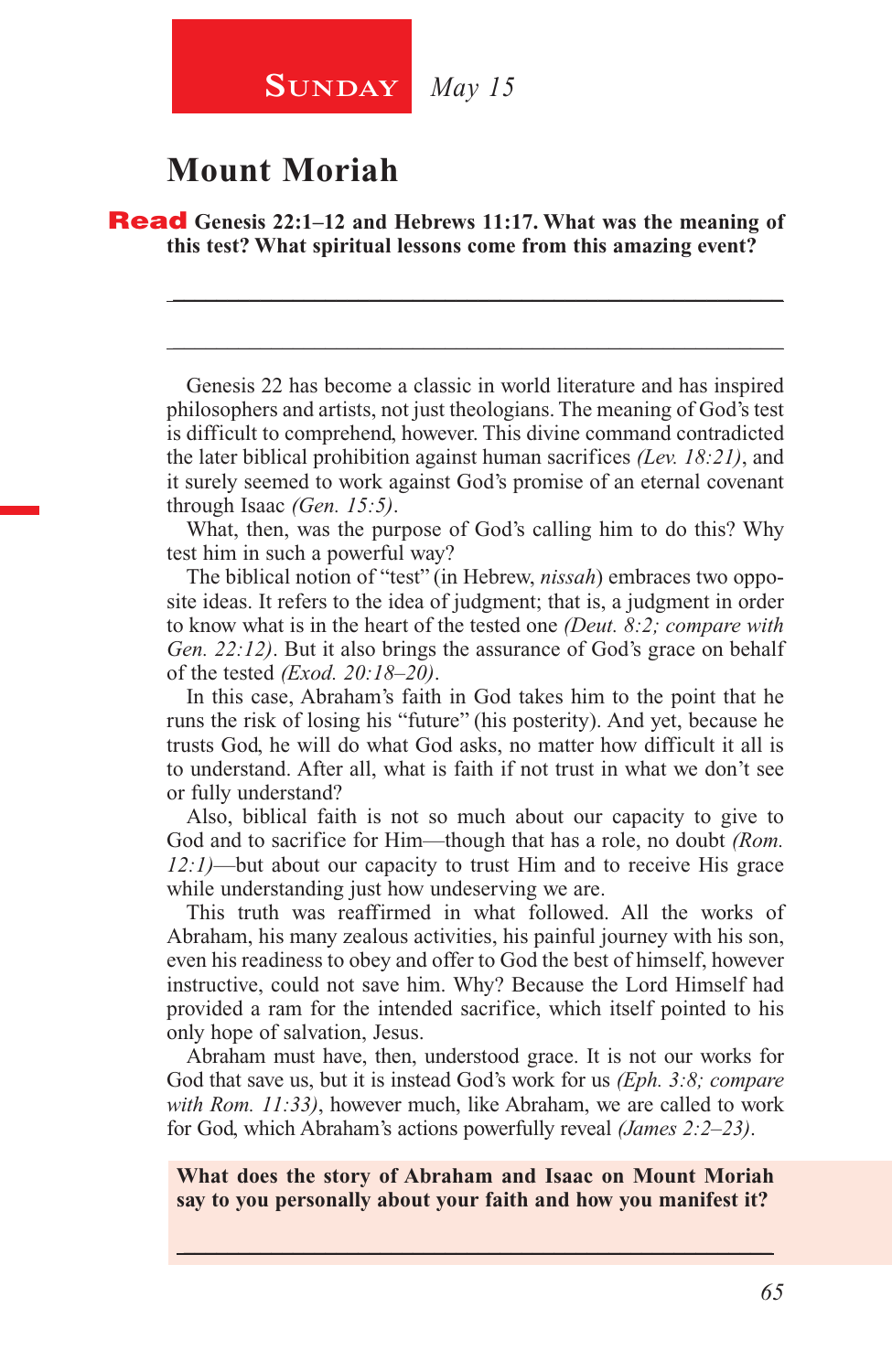### **God Will Provide**

#### Read **Genesis 22:8, 14, 18. How did God fulfill His promise that He would provide? What was provided?**

When Isaac asked about the sacrificial animal, Abraham gave an intriguing answer: God will " 'provide for Himself the lamb for a burnt offering' " *(Gen. 22:8, NKJV)*. Yet, the Hebrew verbal form can actually mean "God will provide Himself as the lamb." The verb "provide" (*vir'eh lo*) is used in a way that can mean "provide Himself" (or literally, "see Himself").

\_\_\_\_\_\_\_\_\_\_\_\_\_\_\_\_\_\_\_\_\_\_\_\_\_\_\_\_\_\_\_\_\_\_\_\_\_\_\_\_\_\_\_\_\_\_\_\_\_\_\_\_\_\_\_\_

\_\_\_\_\_\_\_\_\_\_\_\_\_\_\_\_\_\_\_\_\_\_\_\_\_\_\_\_\_\_\_\_\_\_\_\_\_\_\_\_\_\_\_\_\_\_\_\_\_\_\_\_\_\_\_\_

What we are being shown here, then, is the essence of the plan of salvation, with the Lord Himself suffering and paying in Himself the penalty for our sins!

\_\_\_\_\_\_\_\_\_\_\_\_\_\_\_\_\_\_\_\_\_\_\_\_\_\_\_\_\_\_\_\_\_\_\_\_\_\_\_\_\_\_\_\_\_\_\_\_\_\_\_\_\_\_\_\_

\_\_\_\_\_\_\_\_\_\_\_\_\_\_\_\_\_\_\_\_\_\_\_\_\_\_\_\_\_\_\_\_\_\_\_\_\_\_\_\_\_\_\_\_\_\_\_\_\_\_\_\_\_\_\_\_

#### Read **John 1:1–3 and Romans 5:6–8. How do these verses help us understand what happened at the Cross, which is prefigured in the sacrifice here on Mount Moriah?**

There, at Mount Moriah, long before the Cross, the sacrificial ram "caught in a thicket by his horns" *(Gen. 22:13)* was pointing right to Jesus. He is One that is "seen" here, as Abraham explains later, "In the mount where the LORD is seen" *(Gen. 22:14, author's translation)*. Jesus Himself had pointed to Abraham's prophetic utterance here, when He said, echoing Abraham's statement: " 'Your father Abraham rejoiced to see My day, and he saw it and was glad' " *(John 8:56, NKJV)*.

"It was to impress Abraham's mind with the reality of the gospel, as well as to test his faith, that God commanded him to slay his son. The agony which he endured during the dark days of that fearful trial was permitted that he might understand from his own experience something of the greatness of the sacrifice made by the infinite God for man's redemption."—Ellen G. White, *Patriarchs and Prophets*, p. 154.

**How does what happened here help us better understand what happened at the Cross and what God has suffered in our behalf? What should our response be to what has been done for us?**

\_\_\_\_\_\_\_\_\_\_\_\_\_\_\_\_\_\_\_\_\_\_\_\_\_\_\_\_\_\_\_\_\_\_\_\_\_\_\_\_\_\_\_\_\_\_\_\_\_\_\_\_\_\_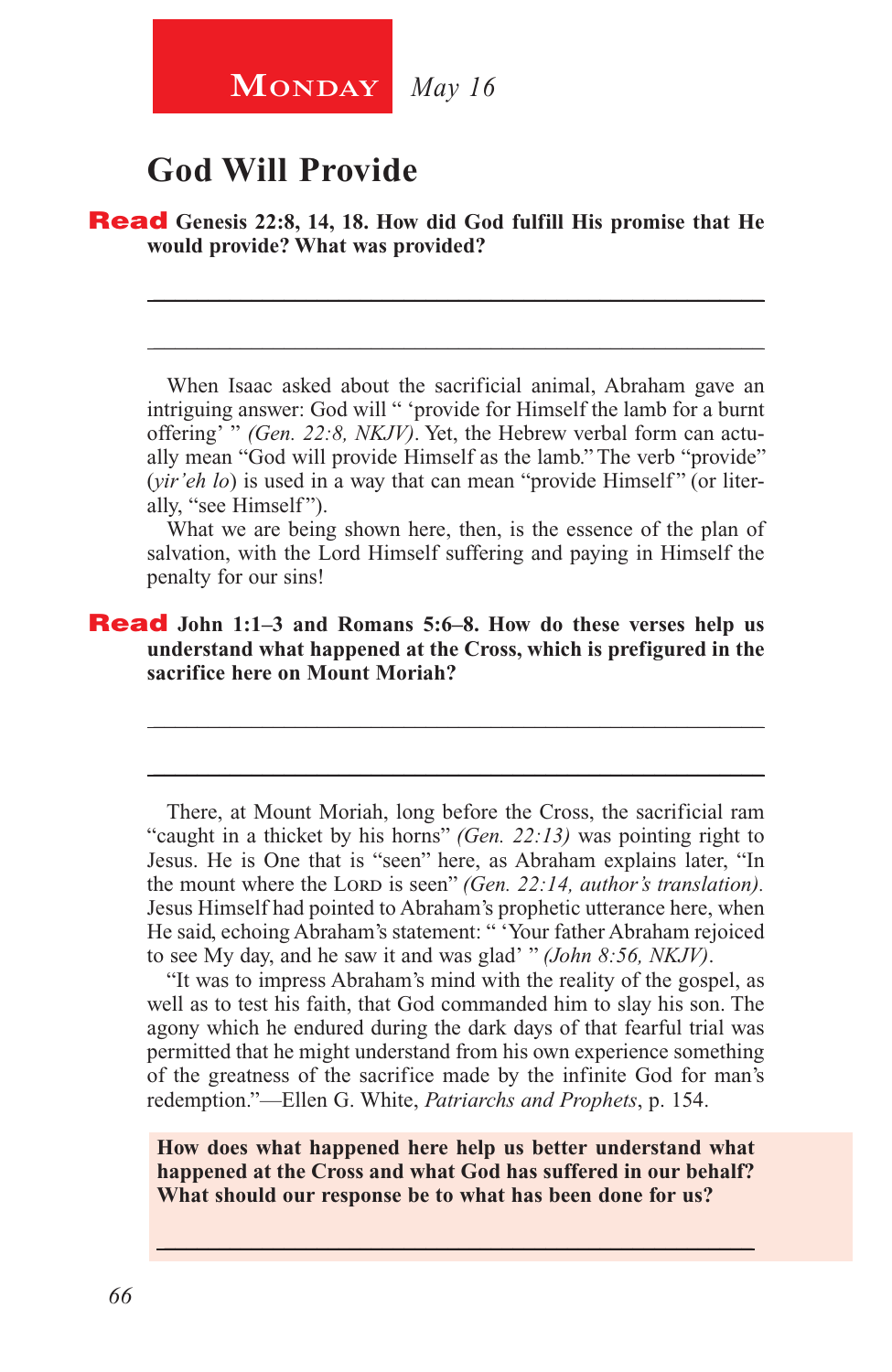#### **Tuesday** *May 17*

#### **The Death of Sarah**

In Genesis 22:23, we see the report of the birth of Rebekah, which anticipates the future marriage between Isaac and Rebekah *(Genesis 24)*. Likewise, the report of the death and burial of Abraham's wife, Sarah *(Genesis 23)*, anticipates his future marriage with Keturah *(Gen. 25:1–4)*.

#### Read **Genesis 23. What function does the story of Sarah's death and burial play in the fulfillment of God's promise to Abraham?**

The mention of the death of Sarah after the story of the sacrifice of Isaac suggests that she might have been affected by this incident, which almost cost her son's life. In some way, Sarah also was involved in the "test" with her husband, just as she was in his travels and his occasional lapses in faith *(Gen. 12:11–13)*.

\_\_\_\_\_\_\_\_\_\_\_\_\_\_\_\_\_\_\_\_\_\_\_\_\_\_\_\_\_\_\_\_\_\_\_\_\_\_\_\_\_\_\_\_\_\_\_\_\_\_\_\_\_\_\_\_

\_\_\_\_\_\_\_\_\_\_\_\_\_\_\_\_\_\_\_\_\_\_\_\_\_\_\_\_\_\_\_\_\_\_\_\_\_\_\_\_\_\_\_\_\_\_\_\_\_\_\_\_\_\_\_\_

Though we don't know how much Sarah knew about the incident after it occurred, we can infer that she probably learned of it eventually. Sarah was not the kind of woman who would keep quiet on matters that were of significance or were disturbing her *(compare with Gen. 16:3–5; Gen. 18:15; Gen. 21:9, 10)*. Her absence and her silence, and even the timing of her death following that dramatic event, say more about her relevance to the events than did her physical presence. The fact that Sarah's old age is mentioned *(Gen. 23:1)*, in echo to Abraham's old age *(Gen. 24:1)*, shows her importance to the story.

In fact, Sarah is the only woman in the Old Testament of whom the number of her years is mentioned, which could show her involvement in the story even after the fact. The focus on the purchase of Sarah's burial place (which covers most of the chapter), rather than on her death, emphasizes the connection with the Promised Land.

Already, the specification that she died "in the land of Canaan" *(Gen. 23:2)* underlines the rooting of Sarah's death in God's promise of the land. Sarah is the first of Abraham's clan to have died and been buried in the Promised Land. Abraham's concern about himself, " 'a foreigner and a visitor' " *(Gen. 23:4, NKJV)*, and his insistent argument with the sons of Heth, show that Abraham is interested not just in acquiring a burial place; he is primarily concerned with settling in the land permanently.

**Read Genesis 23:6. What does this tell us about the kind of reputation Abraham had? Why is this important in understanding what he was used by the Lord to do?** 

 $\_$  , and the set of the set of the set of the set of the set of the set of the set of the set of the set of the set of the set of the set of the set of the set of the set of the set of the set of the set of the set of th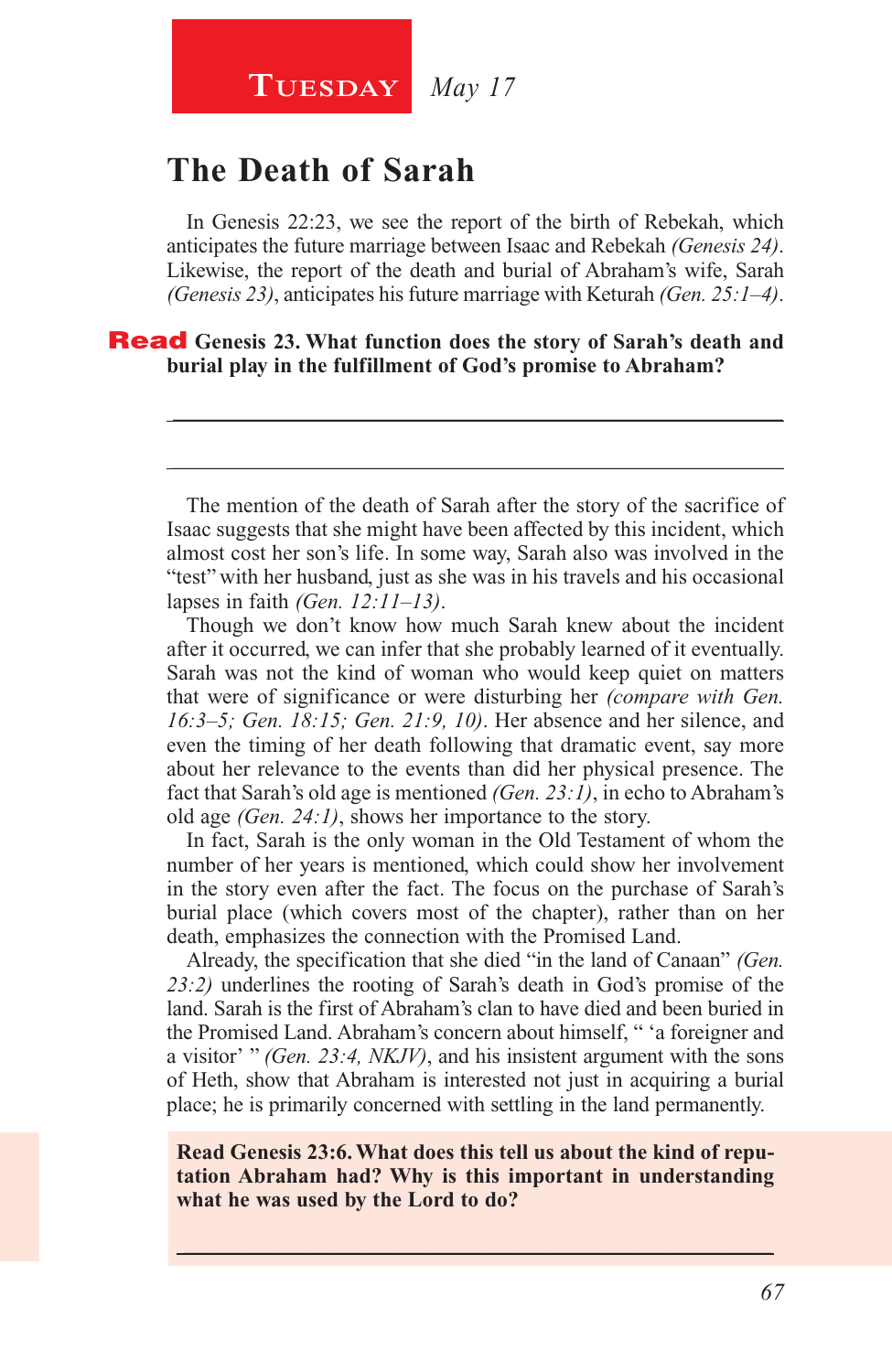**WEDNESDAY** May 18

#### **A Wife for Isaac**

Genesis 24 tells the story of the marriage of Isaac after Sarah's death. The two stories are related.

\_\_\_\_\_\_\_\_\_\_\_\_\_\_\_\_\_\_\_\_\_\_\_\_\_\_\_\_\_\_\_\_\_\_\_\_\_\_\_\_\_\_\_\_\_\_\_\_\_\_\_\_\_\_\_\_

\_\_\_\_\_\_\_\_\_\_\_\_\_\_\_\_\_\_\_\_\_\_\_\_\_\_\_\_\_\_\_\_\_\_\_\_\_\_\_\_\_\_\_\_\_\_\_\_\_\_\_\_\_\_\_\_

**Read** Genesis 24. Why is Abraham so concerned that his son not **marry a woman from the Canaanites?**

Just as Abraham wanted to acquire the land in order to bury his wife, because of God's promise to his descendants that they would have this land, he now insists that Isaac not settle outside of the Promised Land either *(Gen. 24:7)*. Also, Isaac's move to bring his bride to Sarah's tent and the note that Rebekah comforted Isaac "after his mother's death" *(Gen. 24:67)* point back to Sarah's death, implying Isaac's pain at the loss of his mother.

The story is full of prayers and fulfillment of prayers and rich with lessons about God's providence and human freedom. It begins with Abraham's words. Swearing by " 'the Lorp, the God of heaven and the God of the earth' " *(Gen. 24:3, NKJV)*, Abraham is first of all acknowledging God as the Creator *(Gen. 1:1, Gen. 14:19)*, with a direct bearing on the births of Abraham's descendants, including the Messiah Himself.

The reference to " 'His angel' " and to " 'the Lord God of heaven' " *(Gen. 24:7, NKJV)* points back to the Angel of the Lord, who came from heaven to rescue Isaac from being slaughtered *(Gen. 22:11).* The God who controls the universe, the Angel of the Lord who intervened to save Isaac, will lead in this question of marriage.

Abraham leaves open, however, the possibility that the woman will not respond to God's call. As powerful as He is, God does not force humans to obey Him. Although God's plan for Rebekah is to follow Eliezer, she retains her freedom of choice. That is, it was possible that this woman would not want to come, and if not, she would not be forced to.

Hence, we see here another example of the great mystery of how God has given us, as humans, free will, free choice, a freedom that He will not trample on. (If He did trample, it would not be free will.) And yet, somehow, despite the reality of human free will, and many of the terrible choices humans make with that free will, we can still trust that in the end God's love and goodness, ultimately, will prevail.

#### **Why is it so comforting to know that while not all things are God's will, He is still in charge? How do prophecies like Daniel 2, for instance, prove this point to us?**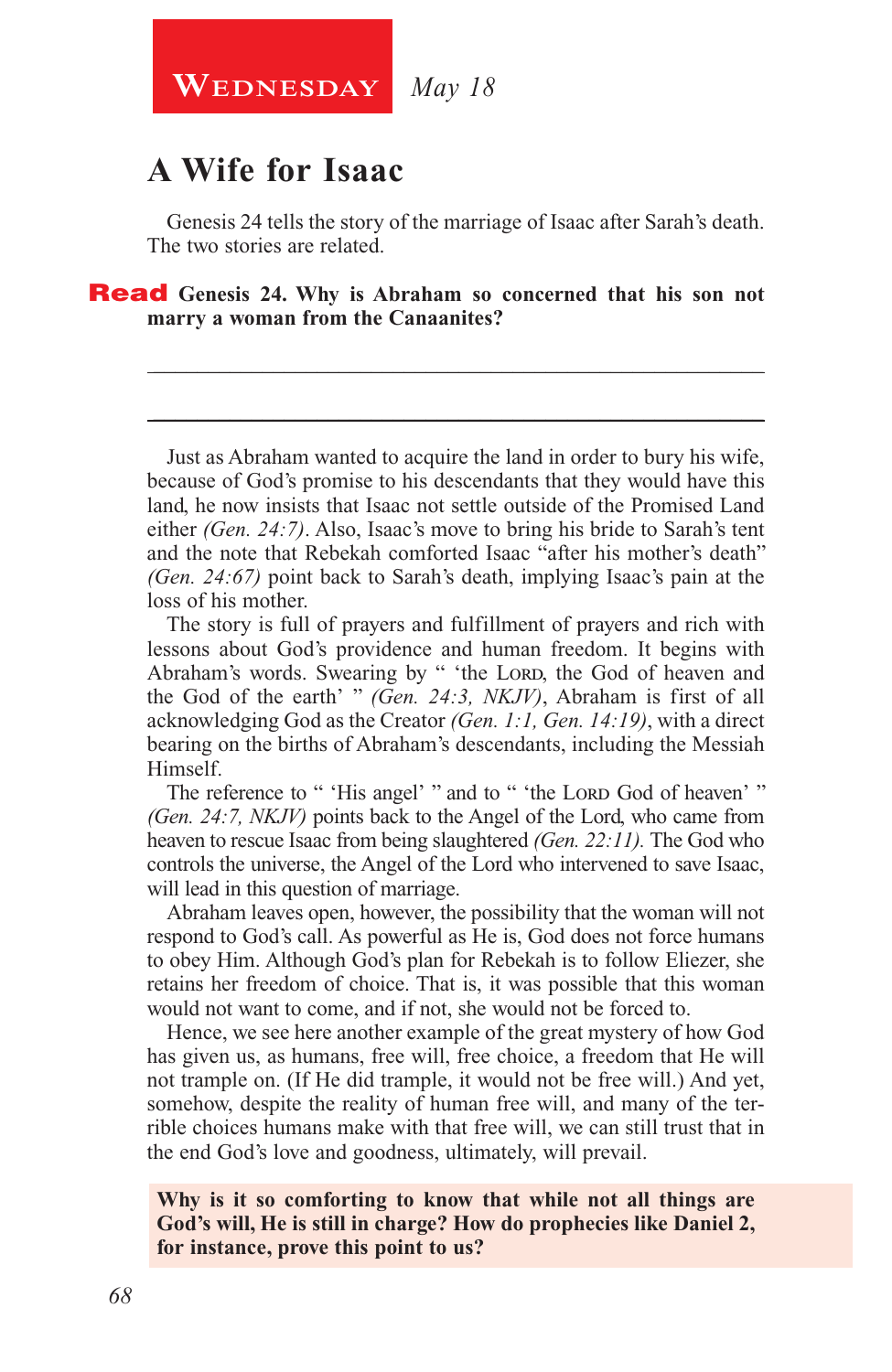#### **A Wife for Abraham**

Read **Genesis 24:67–25:8. What is the meaning of these final events in the life of Abraham?**

After Sarah died, Abraham married again. Like Isaac, he is comforted after the death of Sarah *(Gen. 24:67)*. The memory of Sarah must still surely be vivid in the mind of the patriarch, as it is for his son.

\_\_\_\_\_\_\_\_\_\_\_\_\_\_\_\_\_\_\_\_\_\_\_\_\_\_\_\_\_\_\_\_\_\_\_\_\_\_\_\_\_\_\_\_\_\_\_\_\_\_\_\_\_\_\_\_

\_\_\_\_\_\_\_\_\_\_\_\_\_\_\_\_\_\_\_\_\_\_\_\_\_\_\_\_\_\_\_\_\_\_\_\_\_\_\_\_\_\_\_\_\_\_\_\_\_\_\_\_\_\_\_\_

\_\_\_\_\_\_\_\_\_\_\_\_\_\_\_\_\_\_\_\_\_\_\_\_\_\_\_\_\_\_\_\_\_\_\_\_\_\_\_\_\_\_\_\_\_\_\_\_\_\_\_\_\_\_\_\_

Yet, the identity of his new wife is unclear. The fact that the chronicler associates Keturah's sons together with Hagar's sons, without mentioning the name of Keturah, suggests, however, that Keturah could (as some have suggested) be Hagar. We just don't know. It also is significant that Abraham behaves with Keturah's sons the same way he did with Hagar's son: he sends them away to avoid any spiritual influence and make a clear distinction between his son with Sarah and the other sons.

He also gives "all that he had unto Isaac" *(Gen. 25:5)* while he "gave gifts to the sons of the concubines" *(Gen. 25:6, NKJV)*. The classification of "concubines" may also imply that Keturah's status, like Hagar, was that of a concubine. The potential identification of Keturah as Hagar may also explain the subtle allusion to the memory of Sarah as a prelude to his marriage with Keturah-Hagar.

What's interesting is that in Genesis 25:1–4, 12–18, a list of the children that Abraham had with Keturah, as well as a list of Ishmael's children, is given. The purpose of the genealogy after Abraham's marriage with Keturah, who gave him six sons, versus his two other sons (Isaac and Ishmael), is perhaps to provide immediate evidence of God's promise that Abraham would father many nations.

The second genealogy concerned the descendants of Ishmael, who also composed 12 tribes *(compare with Gen. 17:20)*, just as Jacob's would *(Gen. 35:22–26)*. Of course, God's covenant will be reserved to the seed of Isaac *(Gen. 17:21)*, not Ishmael, a point that Scripture is very clear about.

The report of Abraham's death sandwiched between the two genealogies *(Gen. 25:7–11)* also testifies to God's blessing. It reveals the fulfillment of His promise to Abraham, made many years earlier, that he would die " 'at a good old age' " *(Gen. 15:15, NKJV)* and "full of years" *(compare with Eccles. 6:3)*.

In the end, the Lord remained true to His promises of grace to His faithful servant Abraham, whose faith is depicted in Scripture as a great example, if not *the best* example, in the Old Testament of salvation by faith *(see Rom. 4:1–12)*.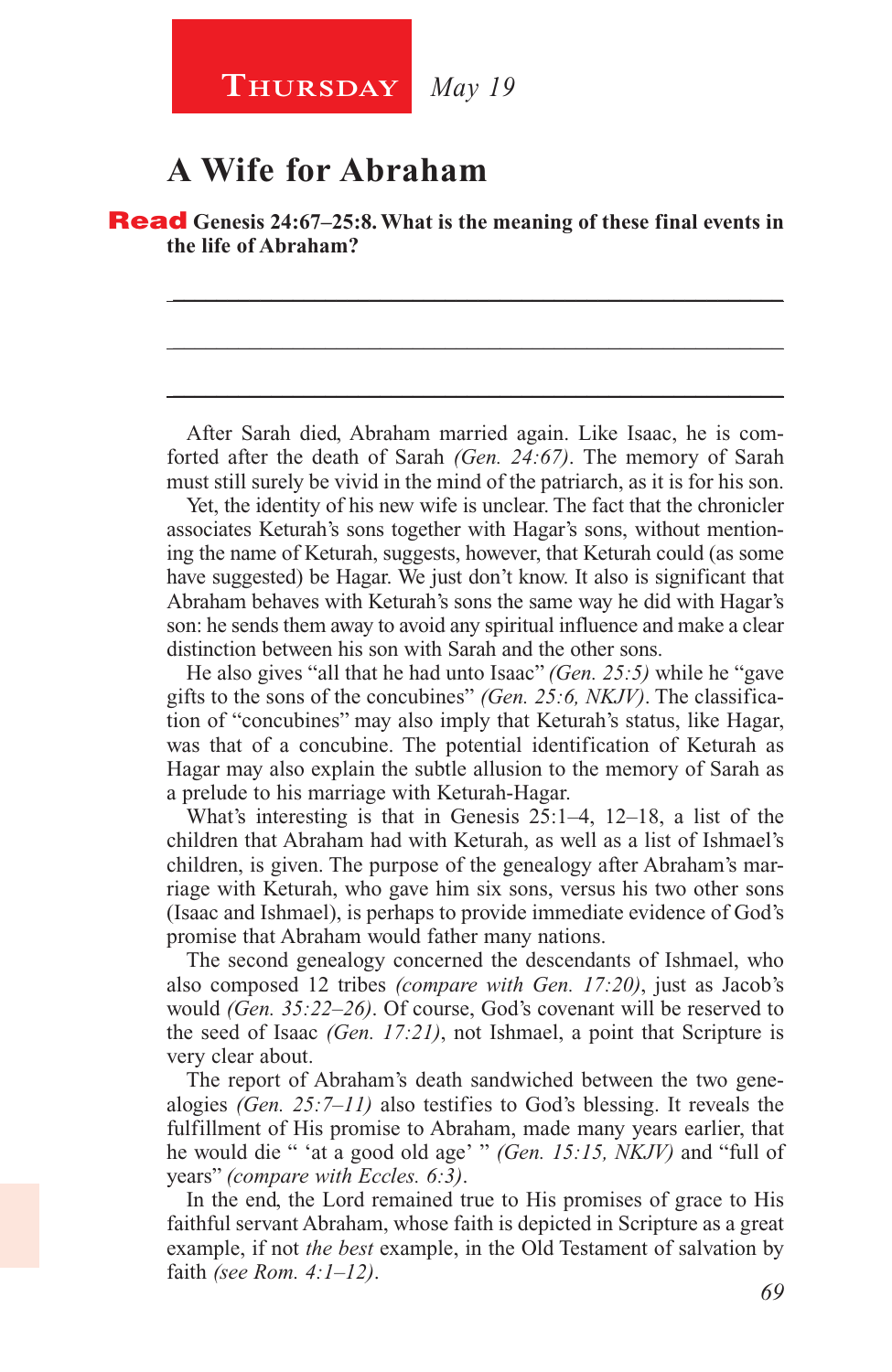**Further Thought:** Because Abraham was the extraordinary prophet with whom God would share His plans *(Gen. 18:17)*, God entered Abraham's human sphere and shared with him, to some degree, His plan of salvation through the sacrifice of His Son.

"Isaac was a figure of the Son of God, who was offered a sacrifice for the sins of the world. God would impress upon Abraham the gospel of salvation to man. In order to do this, and make the truth a reality to him as well as to test his faith, He required him to slay his darling Isaac. All the sorrow and agony that Abraham endured through that dark and fearful trial were for the purpose of deeply impressing upon his understanding the plan of redemption for fallen man. He was made to understand in his own experience how unutterable was the self-denial of the infinite God in giving His own Son to die to rescue man from utter ruin. To Abraham no mental torture could be equal to that which he endured in obeying the divine command to sacrifice his son."—Ellen G. White, *Testimonies for the Church*, vol. 3, p. 369.

"Abraham had become an old man, and expected soon to die; yet one act remained for him to do in securing the fulfillment of the promise to his posterity. Isaac was the one divinely appointed to succeed him as the keeper of the law of God and the father of the chosen people, but he was yet unmarried. The inhabitants of Canaan were given to idolatry, and God had forbidden intermarriage between His people and them, knowing that such marriages would lead to apostasy. The patriarch feared the effect of the corrupting influences surrounding his son. . . . In the mind of Abraham the choice of a wife for his son was a matter of grave importance; he was anxious to have him marry one who would not lead him from God. . . . Isaac, trusting to his father's wisdom and affection, was satisfied to commit the matter to him, believing also that God Himself would direct in the choice made."—Ellen G. White, *Patriarchs and Prophets*, p. 171.

#### Discussion Questions:

**O** In class, talk about Abraham's willingness to sacrifice Isaac. **Try to imagine the kind of faith that this account reveals. What is so astonishing, and yet at the same time troubling, about this story?** 

 **What about free will? Why does our faith make no sense without it being a reality? What examples do we have in the Bible of free will and how, despite the wrong choices people make, God's will ultimately is accomplished?**